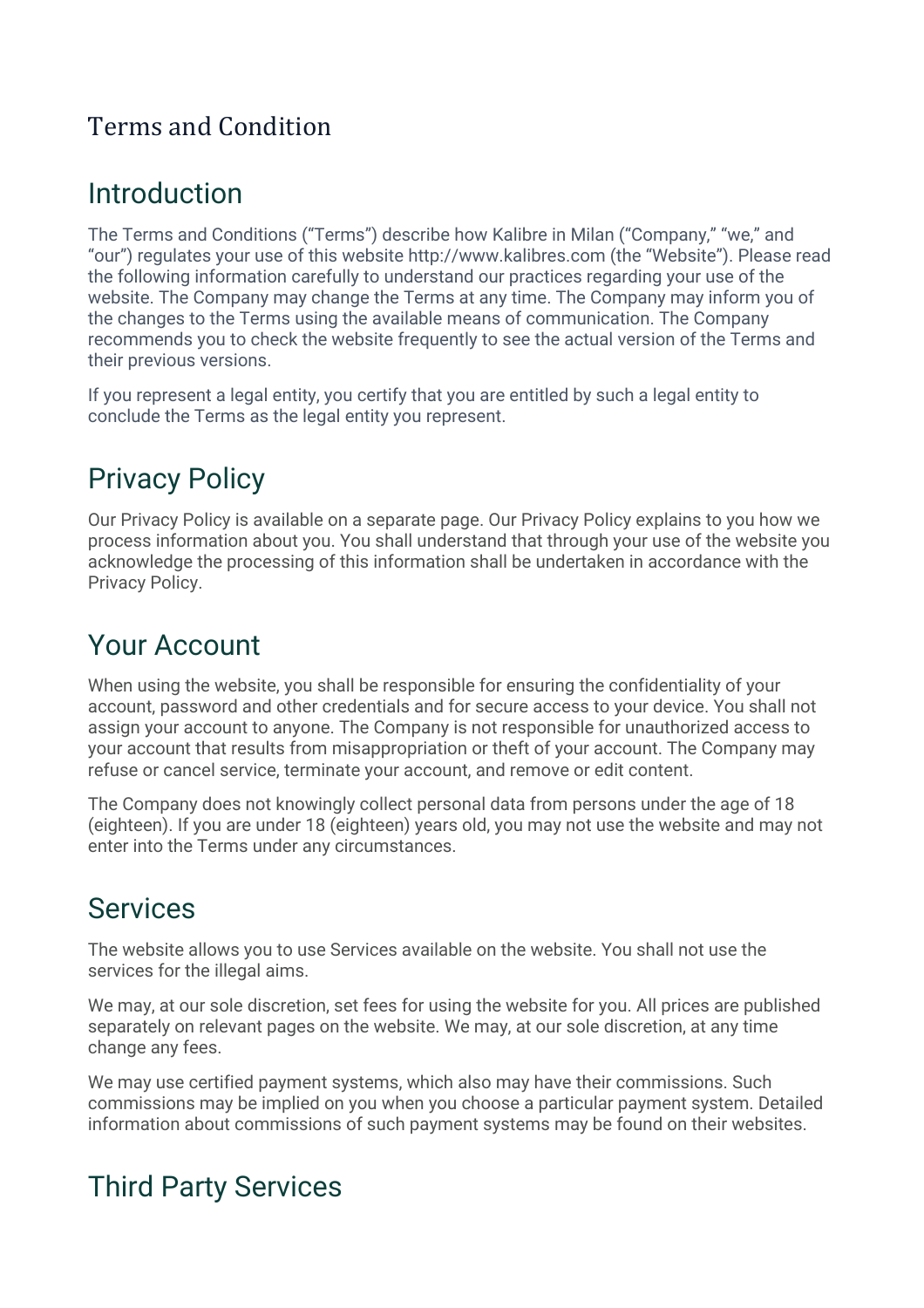The website may include links to other websites, applications, and platforms (hereinafter the "Linked Sites").

The Company does not control the Linked Sites, and shall not be responsible for the content and other materials of the Linked Sites. The Company makes these links available to you for providing the functionality or services on the website.

## Prohibited Uses and Intellectual Property

The Company grants you a non-transferable, non-exclusive, revocable license to access and use the website from one device in accordance with the Terms. You shall not use the website for unlawful or prohibited purpose. You may not use the website in a way that may disable, damage, or interfere in the website.

All content present on the website includes text, code, graphics, logos, images, compilation, software used on the website (hereinafter and hereinbefore the "Content"). The Content is the property of the Company or its contractors and protected by intellectual property laws that protect such rights. You agree to use all copyright and other proprietary notices or restrictions contained in the Content and you are prohibited from changing the Content.

You may not publish, transmit, modify, reverse engineer, participate in the transfer, or create and sell derivative works, or in any way use any of the Content. Your enjoyment of the website shall not entitle you to make any illegal and disallowed use of the Content, and in particular you shall not change proprietary rights or notices in the Content. You shall use the Content only for your personal and non-commercial use. The Company does not grant you any licenses to the intellectual property of the Company.

# The Company Materials

By posting, uploading, inputting, providing or submitting your Content you are granting the Company to use your Content in connection with the operation of Company's business including, but not limited to, the rights to transmit, publicly display, distribute, publicly perform, copy, reproduce, and translate your Content; and to publish your name in connection with your Content.

No compensation shall be paid with regard to the use of your Content. The Company shall have no obligation to publish or enjoy any Content you may send us and may remove your Content at any time.

By posting, uploading, inputting, providing or submitting your Content you warrant and represent that you own all of the rights to your Content.

## Disclaimer of Certain Liabilities

The information available via the website may include typographical errors or inaccuracies. The Company shall not be liable for these inaccuracies and errors.

The Company makes no representations about the availability, accuracy, reliability, suitability, and timeliness of the Content contained on and services available on the website. To the maximum extent allowed by the applicable law, all such Content and services are provided on the "as is" basis. The Company disclaims all warranties and conditions regarding this Content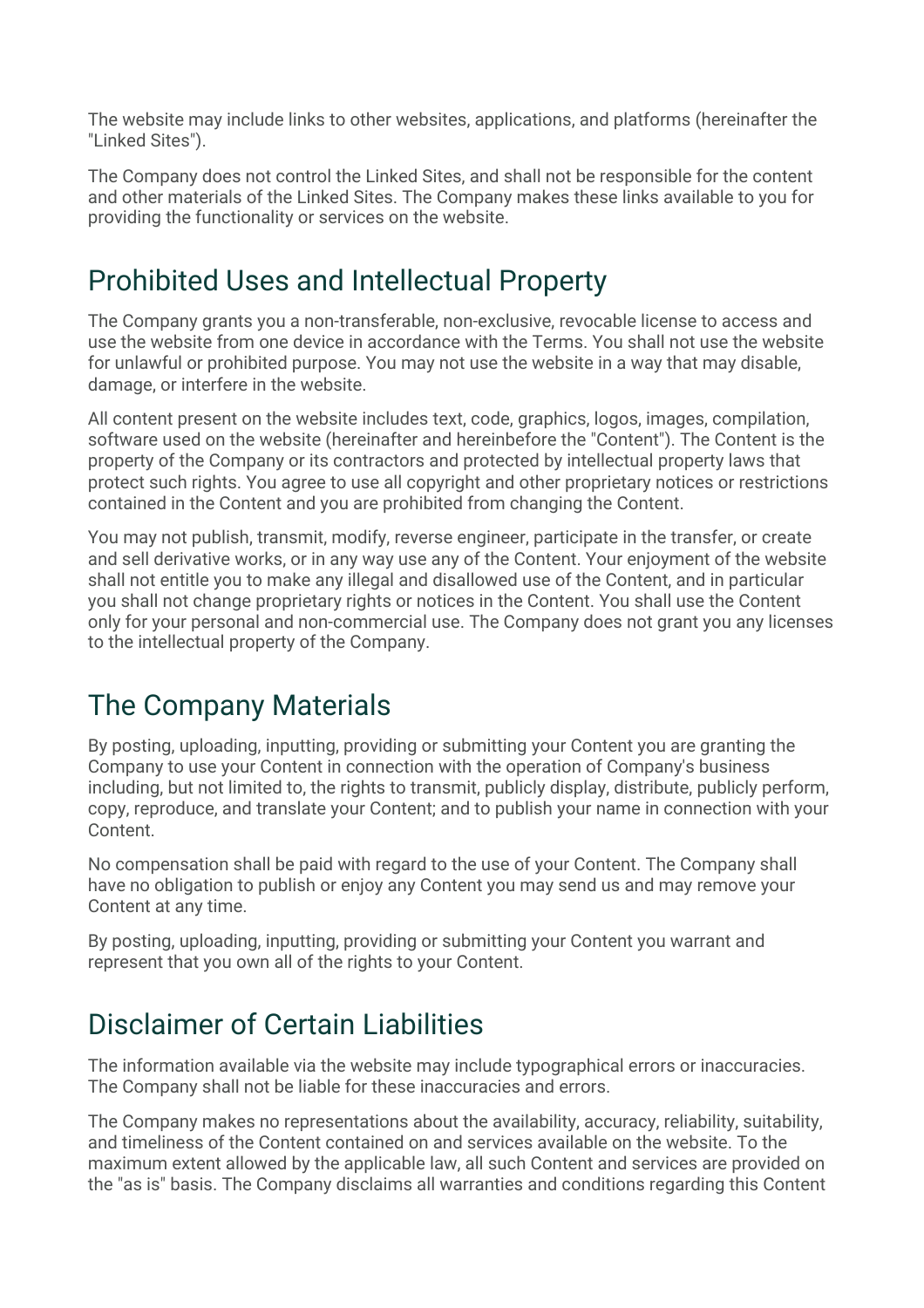and services, including warranties and provisions of merchantability, fitness for a certain purpose.

To the maximum extent permitted by the applicable law, in no event shall the Company be liable for any direct, indirect, incidental, consequential, special, punitive damages including, but not limited to, damages for loss of enjoyment, data or profits, in the connection with the enjoyment or execution of the website in the context of the inability or delay to enjoy the website or its services, or for any Content of the website, or otherwise arising out of the enjoyment of the website, based on contract and non-contract liability or other reason.

If the exclusion or limitation of liability for damages, whether consequential or incidental, are prohibited in a particular case, the exclusion or limitation of liability shall not apply to you.

#### Indemnification

You agree to indemnify, defend and hold harmless the Company, its managers, directors, employees, agents, and third parties, for any costs, losses, expenses (including attorneys' fees), liabilities regarding or arising out of your enjoyment of or inability to enjoy the website or its services and Company's services and products, your violation of the Terms or your violation of any rights of third parties, or your violation of the applicable law. The Company may assume the exclusive defense and you shall cooperate with the Company in asserting any available defenses.

### Termination and Access Restriction

The Company may terminate your access and account to the website and its related services or any part at any time, without notice, in case of your violation of the Terms.

#### **Miscellaneous**

The governing law of the Terms shall be the substantive laws of the country where the Company is set up, except the conflict of laws rules. You shall not use the website in jurisdictions that do not give effect to all provisions of the Terms.

No joint venture, partnership, employment, or agency relationship shall be implied between you and the Company as a result of the Terms or use of the website.

Nothing in the Terms shall be a derogation of the Company's right to comply with governmental, court, police, and law enforcement requests or requirements regarding your enjoyment of the website.

If any part of the Terms is determined to be void or unenforceable in accordance with applicable law then the void or unenforceable clauses will be deemed superseded by valid and enforceable clauses shall be similar to the original version of the Terms and other parts and sections of the Terms shall be applicable to you and the Company.

The Terms constitute the entire agreement between you and the Company regarding the enjoyment of the website and the Terms supersede all prior or communications and offers, whether electronic, oral or written, between you and the Company.

The Company and its affiliates shall not be liable for a failure or delay to fulfill its obligations where the failure or delay results from any cause beyond Company's reasonable control,